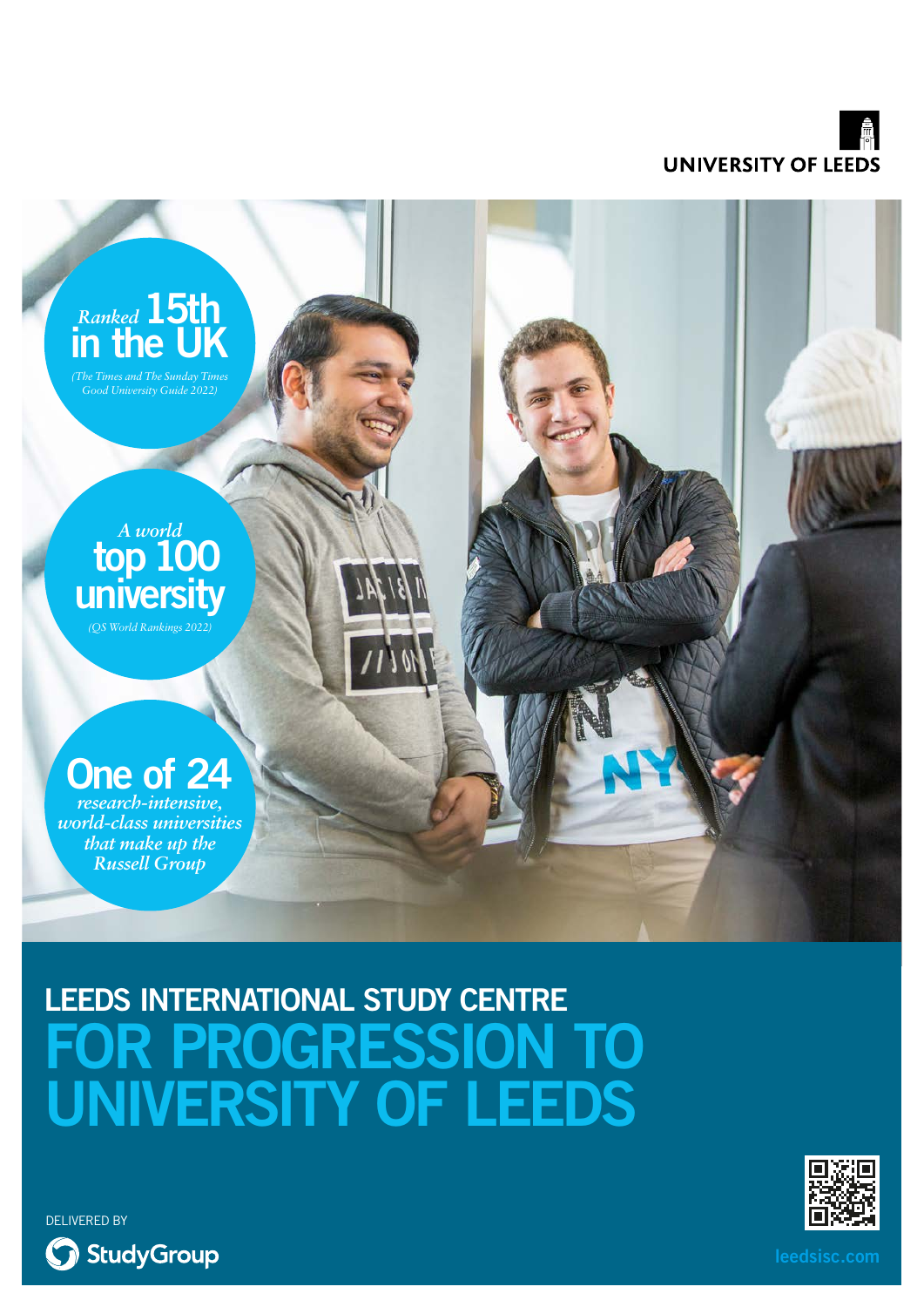"I think the International Study Centre prepares us for what it is like to be at the University. I think I am more prepared by doing the International Foundation Year before going to the University of Leeds, as I can learn more. Moving from high school to university is a big difference, so you want that step in-between, where people can support you and tell you what it is like to be at university, and you can actually experience it."

## **Dalal from Kuwait**

Studying International Foundation Year in Science, Engineering and Computing



# **LEEDS INTERNATIONAL STUDY CENTRE**

Leeds International Study Centre works in collaboration with the University of Leeds and Leeds Beckett University to prepare students from outside the UK for successful degree study.

Our programmes offer students the opportunity to study abroad in the UK, and provide additional support to students who do not meet the entry requirements to apply directly to the University of Leeds.

## **Build your confidence**

Each of our preparational courses are designed to ease you into life in the UK. Small classes, attentive teaching styles and tailored courses for international students, are combined with a focus on improving your English language skills. You will also take part in lectures, seminars and tutorials, so that you know what to expect when you progress to your degree at the University of Leeds.

#### **Career Development**

Leeds International Study Centre starts your university life with a focus on employability. This gives you a chance to practice and build employability skills, preparing you for success beyond university. This is reinforced by the strong enterprising business links that the University of Leeds has to offer, which you will have access to once you progress to a degree.

#### **Great location and facilities**

Leeds International Study Centre is set in a great location – at the world-famous Global East Stand, Emerald Headingley Stadium – a 10-15 minute walk from the vibrant Leeds Beckett University Headingley Campus. Whilst studying at Leeds International Study Centre, you will have access to the facilities of Leeds Beckett University. Leeds is home to a safe and supportive community where you can feel at home and make new friends.

### **ACCOMMODATION**

Living in student accommodation is the best way to experience student life. You'll make friends from around the world, have fun and learn to live on your own in the wonderful and exciting city of Leeds.



More information **[leedsisc.com/about-the-centre/accommodation](http://leedsisc.com/about-the-centre/accommodation)**



More information **[leedsisc.com](http://leedsisc.com)**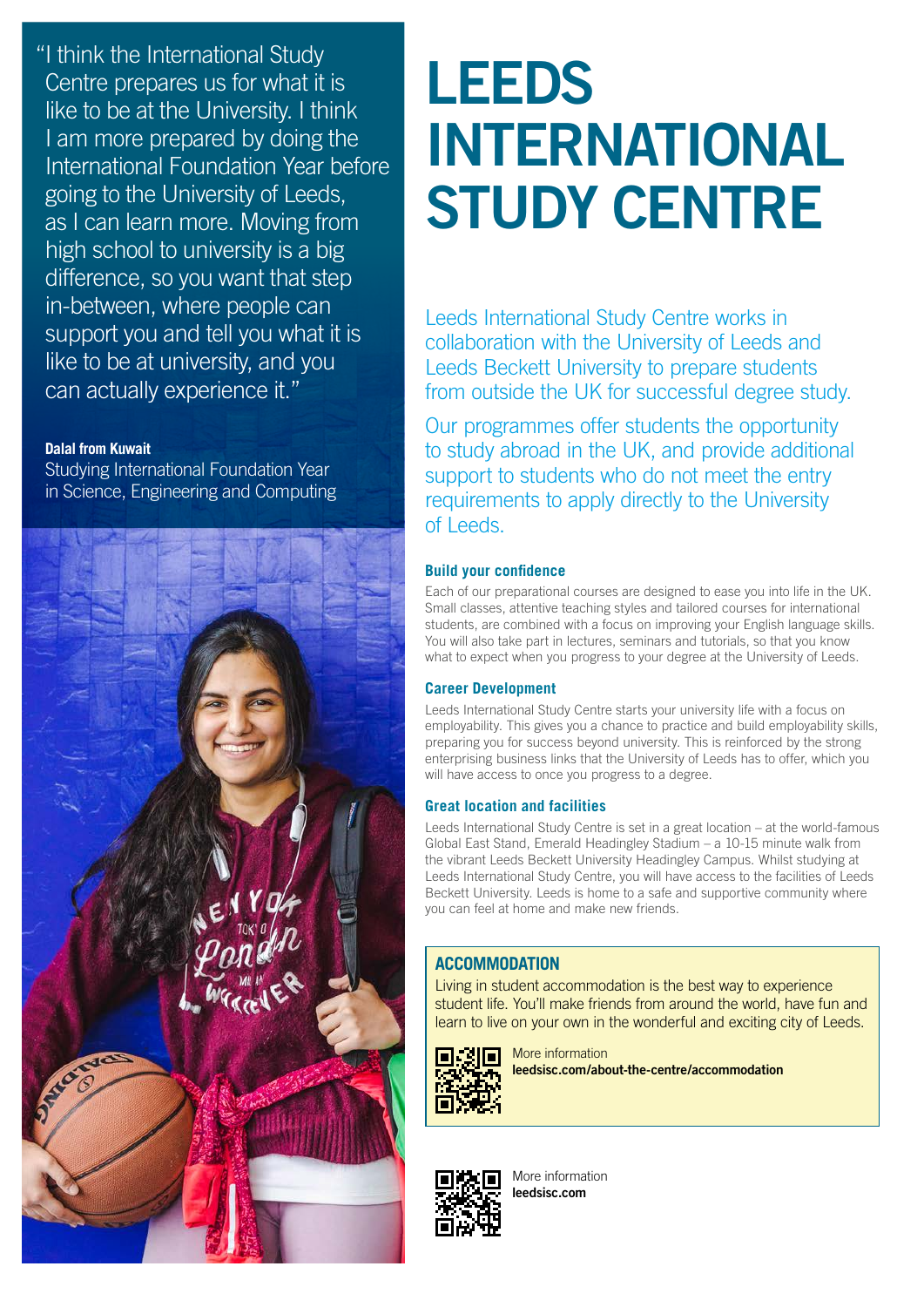# **WHY CHOOSE UNIVERSITY OF LEEDS?**

## **13th in the UK** *for researc (Times Higher Education World University Rankings 2022)*

After you successfully complete your course at the International Study Centre, you will progress to the University of Leeds, a university that is internationally recognised for its research-based curriculum, pioneering approach to teaching, fantastic student experience, state-of-the-art facilities and excellent graduate prospects.

## **Outstanding teaching**

Teaching at the University of Leeds is designed to develop your knowledge and skills, so that you can be a part of the next generation of highly skilled and critical thinkers and graduate with a globallyrecognised degree.

You will be taught and inspired by internationally renowned academics who are experts in their fields. Additionally, University of Leeds staff have been awarded more National Teaching Fellowships than any other university in the UK, which reflects the high quality of teaching.

## **Research-based learning**

Whichever subject you choose to study, research will be at the heart of your learning at the University of Leeds. You'll be close to breakthroughs that are having a real impact in the world, and have the opportunity to get involved in research happening on campus.

## **Excellent course rankings**

The University of Leeds has numerous subjects in the top 15 of The Times and the Sunday Times Good University Guide 2022, including Business Studies, Economics, Food Science, Law, Mechanical Engineering and Music.

## **Study and live in Leeds**

Leeds is a vibrant, affordable and multicultural city, known for its arts, sports, leisure, entertainment and nightlife. With over 60,000 students living within the city boundaries, there's a lively student community, making it an exciting place to live and learn.



More information **[leedsisc.com/university-of-leeds](http://leedsisc.com/university-of-leeds)**



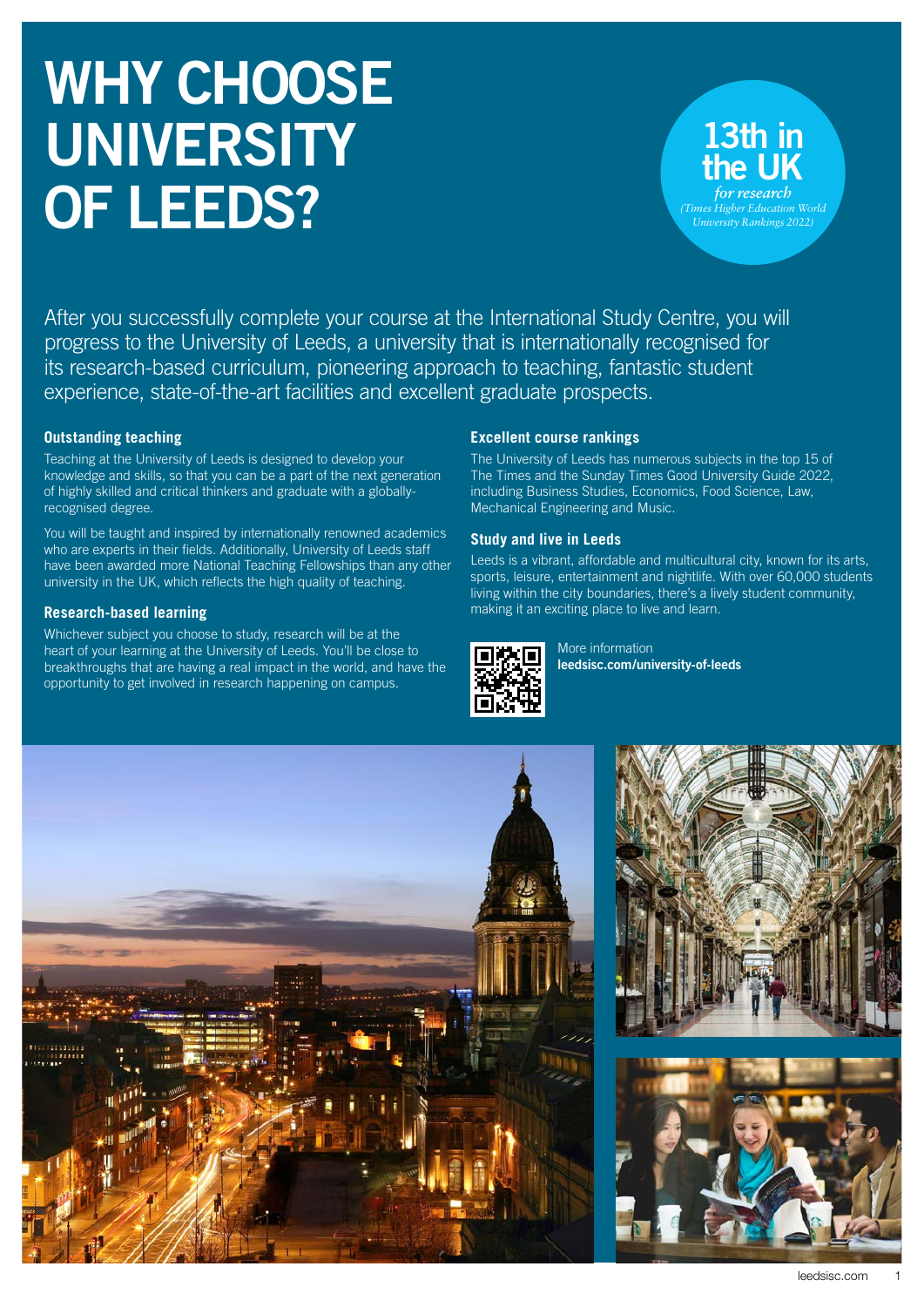## **FIND THE RIGHT FOUNDATION PROGRAMME**

**EXPLORE THE OPTIONS BELOW TO FIND THE ONE THAT MEETS YOUR NEEDS**

**Do you have a minimum IELTS of 5.5 (with at least 5.0 in each skill) and good high school graduation grades?**



**[internationalfoundationyear.leeds.ac.uk](http://internationalfoundationyear.leeds.ac.uk)**

## **Key facts**

**Duration:** 2 semesters (one academic year)

**Start dates:** September or January

**English language entry requirements:** Minimum of IELTS 5.0 (including 5.0 in writing)\*

**Academic requirements:** Good high-school graduation grades, or equivalent

**Age:** 17+

\*Academic IELTS for UKVI. If you do not need a Student visa, or are exempted in another way, we can accept equivalent proof of English.



More information **[leedsisc.com/our-courses/](http://leedsisc.com/our-courses/international-foundation-year) [international-foundation-year](http://leedsisc.com/our-courses/international-foundation-year)**

# **INTERNATIONAL FOUNDATION YEAR**

The International Foundation Year, a two-semester programme offered in two subject pathways, focuses on preparing you to join the first year of an undergraduate degree at the University of Leeds.

## **Why the International Foundation Year?**

This course aims to fully prepare you for the challenges of degree study, helping you develop the skills and knowledge you need to succeed at university and beyond.

## **What you will learn**

You will study a combination of core and subject-specific modules that focus on teaching you the English language, study skills and academic areas most relevant to the degree you plan on studying at the University.

## **Your assessment**

Teachers will monitor your progress closely, ensuring you are on track with your studies. You will take part in exams, group projects, presentations and essays as part of your overall assessment.

## **Your degree at the University of Leeds**

Once you complete the International Foundation Year and meet all the necessary requirements, you can start the first year of your chosen undergraduate degree at the University of Leeds.

## **Improve your English**

If you need to improve your English language or raise your IELTS level before you start the International Foundation Year, you can first join an English Language Preparation course at the Leeds International Study Centre.



For further information, including term dates, fees, countryspecific entry requirements and English Language Preparation information, please visit **[leedsisc.com/our-courses/](https://www.leedsisc.com/our-courses/english-language-preparation) english-language-preparation**

## **Study plan options**

Semester structure for your course

| <b>Leeds International Study Centre</b> |        |         |                  |         |         | <b>University</b><br>of Leeds |
|-----------------------------------------|--------|---------|------------------|---------|---------|-------------------------------|
| Duration                                | IELTS* | Apr-Jul | Sept-Dec Jan-Mar | Apr-Jun | Jun-Aug | September                     |
| 2 semesters                             | 5.0    |         |                  |         |         | Start your                    |
| 3 semesters                             | 4.5    |         |                  |         |         | degree                        |
| 2 semesters                             | 5.0    |         |                  |         |         |                               |
| 3 semesters                             | 4.5    |         |                  |         |         |                               |

**International Foundation Year English Language Preparation**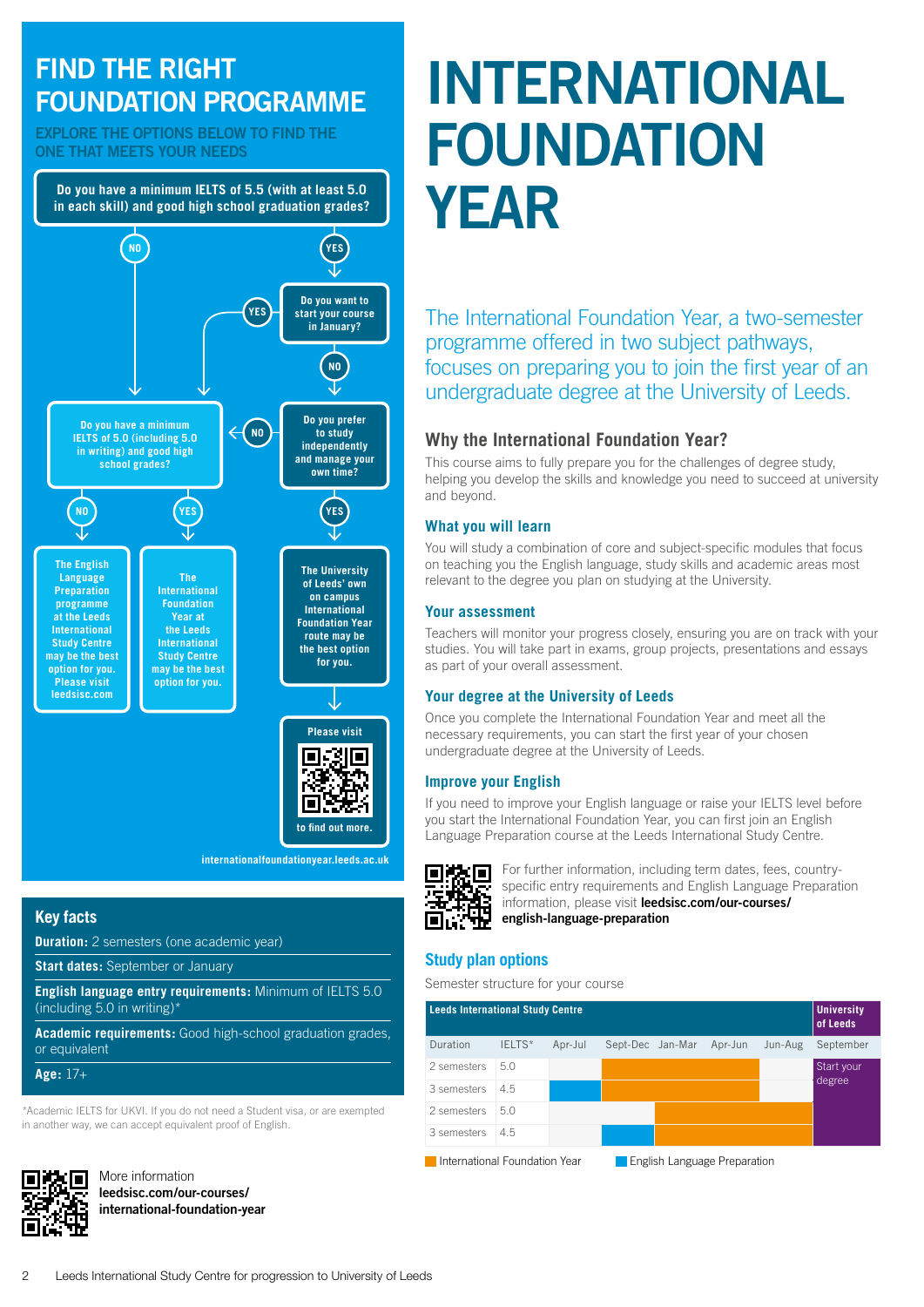## **INTERNATIONAL FOUNDATION YEAR SUBJECT ROUTES**



## **Business, Law and Social Studies**

This International Foundation Year pathway leads to a wide range of degrees at the University of Leeds, in areas ranging from business, marketing and international relations to politics and sociology.

## **Business, Management and Finance route modules**

| Academic English Skills          |
|----------------------------------|
| <b>Project Skills</b>            |
| Economics                        |
| Business, Management and Finance |
|                                  |

## **Law and Social Science route modules**

| Academic English Skills |  |
|-------------------------|--|
| Project Skills          |  |
| Law                     |  |
| Social Sciences         |  |
|                         |  |

## **Progression degrees**

Once you successfully complete the International Foundation Year, you will be ready to start your degree at the University of Leeds.

Undergraduate degrees you can go on to study at the University of Leeds include:

| <b>Business Management BA</b>          |
|----------------------------------------|
| Business Management with Marketing BA  |
| Economics BSc                          |
| Education BA                           |
| Law LLB                                |
| International Business BSc             |
| International Business and Finance BSc |
| International Relations BA             |
| Politics BA                            |
| Sociology BA                           |
|                                        |

## **Science, Engineering and Computing**

This International Foundation Year pathway course leads to a wide range of degrees at the University of Leeds, in areas ranging from computing, biology and engineering to neuroscience and genetics.

## **Engineering and Computing route modules**

| Academic English Skills                   |
|-------------------------------------------|
| Project Skills                            |
| Physics or Chemistry                      |
| Mathematics for Engineering and Computing |
|                                           |

## **Science route modules**

Academic English Skills Project Skills

Biology

**Chemistry** 

## **Progression degrees**

Once you successfully complete the International Foundation Year, you will be ready to start your degree at the University of Leeds.

Undergraduate degrees you can go on to study at the University of Leeds include:

Aeronautical and Aerospace Engineering BEng

| Architectural Engineering BEng                  |  |
|-------------------------------------------------|--|
| <b>Biological Sciences BSc</b>                  |  |
| Civil Engineering BEng                          |  |
| Computer Science BSc                            |  |
| Electronic and Electrical Engineering BEng      |  |
| Mathematics BSc                                 |  |
| Mechanical Engineering BEng                     |  |
| Mechatronics and Robotics BEng                  |  |
| Sustainability and Environmental Management BSc |  |

**Please note our modules are subject to change - we regularly review content in collaboration with the University, making changes to enhance the learning experience and to further improve prospects for student progression and employability.**



#### More information

For the full range of International Foundation Year progression degrees and module descriptions, please visit **[leedsisc.com/our-courses/international-foundation-year](http://leedsisc.com/our-courses/international-foundation-year)**

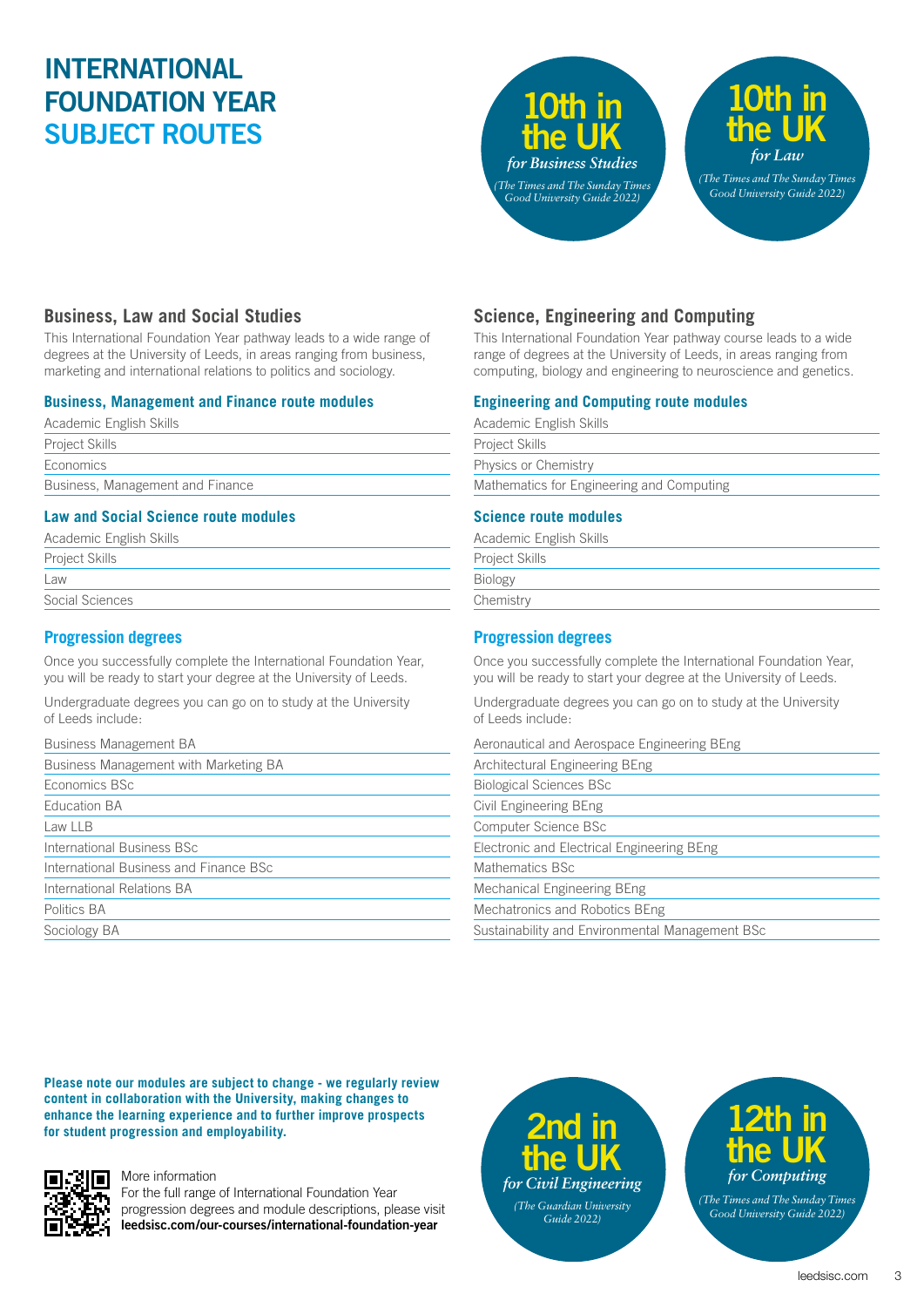



## **Key facts**

**Duration:** 2 semesters (one academic year)

**Start dates:** September or January

#### **English language entry requirements:**

International Relations/Biological Sciences – Minimum of IELTS 5.5 (minimum of 5.5 in writing)\* or equivalent Business Management – Minimum of IELTS 5.5 (minimum 5.5 in writing, with no skill lower than 5.0)\* or equivalent

**Academic requirements:** Good high-school graduation grades (or equivalent) plus one year of further study

**Age:** 18+

\*Academic IELTS for UKVI. If you do not need a Student visa, or are exempted in another way, we can accept equivalent proof of English.



More information **[leedsisc.com/our-courses/](http://leedsisc.com/our-courses/international-year-one) [international-year-one](http://leedsisc.com/our-courses/international-year-one)**

# **INTERNATIONAL YEAR ONE**

The International Year One, a two-semester programme that covers three distinct subject pathways, will prepare eligible students to progress to the second year of a degree in their chosen subject.

## **Why the International Year One?**

This course is equivalent to the first year of an undergraduate degree, so you can graduate in a total of just three years. Our teachers work closely with students to bring you a tailored, personal studying experience and allow you to seamlessly enter an undergraduate degree.

#### **What you will learn**

You will study a combination of core and subject-specific modules that focus on teaching you the academic content relevant to the degree you plan on at the University. You will also build upon your pre-existing English language skills and develop the study skills you need to succeed in your degree.

#### **Your assessment**

You will participate in exams, group projects, presentations and essays as part of your overall assessment. Teachers will monitor your progress closely to ensure you are on track to complete your course successfully, so that you can go on to study your chosen degree at the University of Leeds.

#### **Your degree at the University of Leeds**

Once you successfully complete the programme and meet all the necessary academic and English language requirements, you will join the second year of your chosen undergraduate degree at the University of Leeds.

#### **Study plan options**

Semester structure for your course

| <b>Leeds International Study Centre</b> |        |         |                  |  | <b>University</b><br>of Leeds |         |                      |
|-----------------------------------------|--------|---------|------------------|--|-------------------------------|---------|----------------------|
| Duration                                | IELTS* | Jun-Aug | Sept-Dec Jan-Mar |  | Apr-Jun                       | Jun-Aug | September            |
| 2 semesters                             | 5.5    |         |                  |  |                               |         | Start your<br>degree |
| 2 semesters                             | 55     |         |                  |  |                               |         |                      |

**International Year One**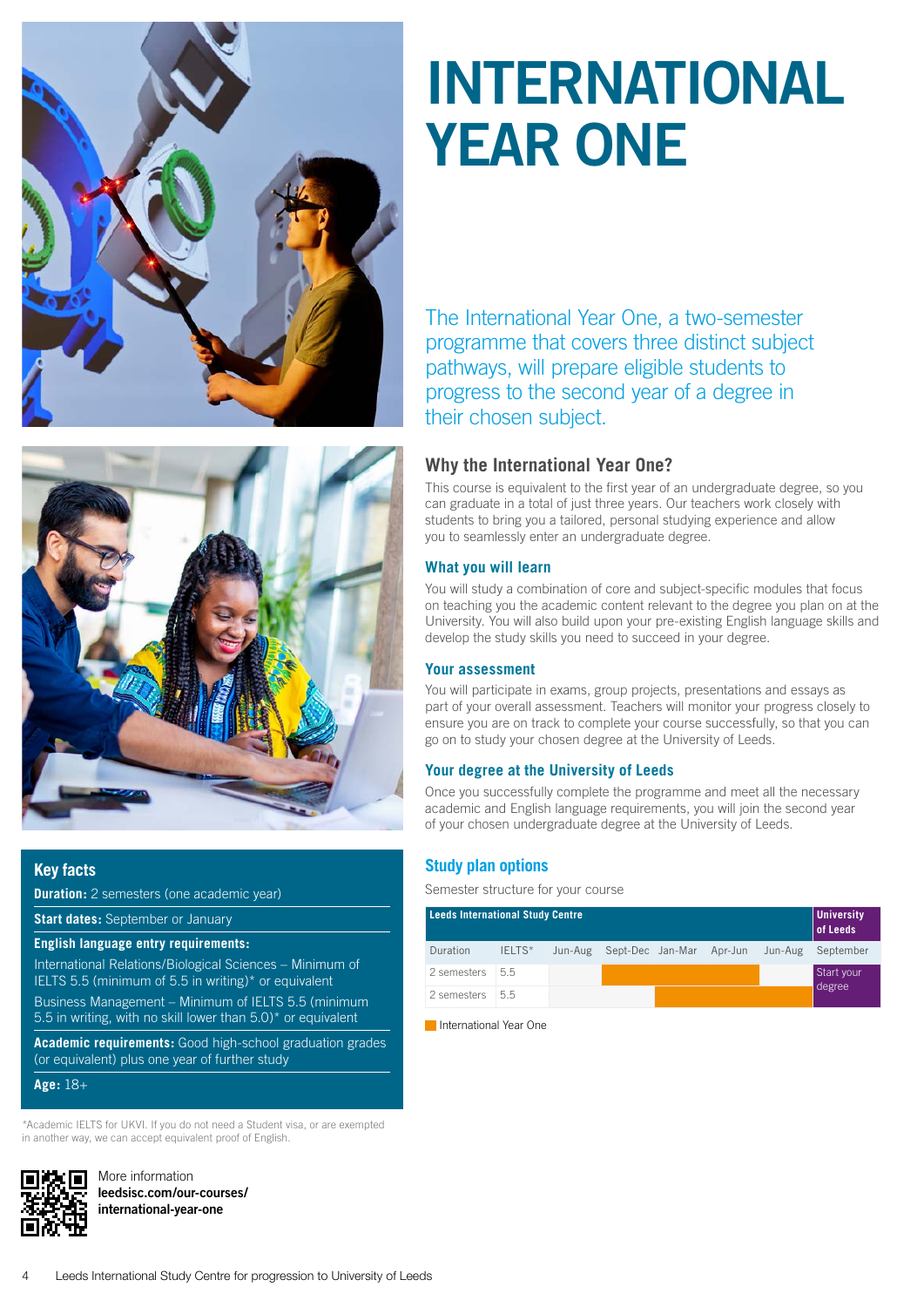## **INTERNATIONAL YEAR ONE SUBJECT ROUTES**



## **Business Management**

This pathway leads to the second year of the BA (Hons) Business Management degree at the University of Leeds.

## **Modules**

| Academic English Skills                         |
|-------------------------------------------------|
| Financial and Economic Analysis for Business    |
| Entrepreneurship                                |
| Organisational Behaviour                        |
| Studying and Researching in Business Management |

#### **Progression degrees**

Once you successfully complete the International Year One, you will be ready to start the second year of your degree at the University of Leeds.

You can go on to study Business Management BA at the University of Leeds.

## **International Relations**

This International Year One pathway will prepare you to progress to the second year of an undergraduate degree in international relations at the University of Leeds.

#### **Modules**

Academic English Skills

| Introduction to International Relations |  |  |
|-----------------------------------------|--|--|
|-----------------------------------------|--|--|

British Politics

Freedom Power and Resistance

Studying and Researching in International Relations

## **Progression degrees**

Once you successfully complete the International Year One, you will be ready to start the second year of your degree at the University of Leeds.

You can go on to study International Relations BA at the University of Leeds.

## **Biological Sciences**

Studying this pathway allows you to progress to the second year of an undergraduate degree from the Faculty of Biological Sciences at the University of Leeds.

## **Modules**

Academic English Skills

Human Physiology, Neuroscience and Pharmacology

Molecular, Cellular Biology and Genetics

Microbial Science

Studying and Researching in Biological Sciences

## **Progression degrees**

Once you successfully complete the International Year One, you will be ready to start the second year of your degree at the University of Leeds.

The undergraduate degrees you can go on to study at the University of Leeds are:

Biological Sciences BSc

Biological Sciences BSc (Biotechnology with Enterprise)

Biomedical Sciences BSc

Genetics BSc

Human Physiology BSc Medical Microbiology BSc

Microbiology BSc

Neuroscience BSc

Pharmacology BSc

**Please note our modules are subject to change - we regularly review content in collaboration with the University, making changes to enhance the learning experience and to further improve prospects for student progression and employability.**



More information

For up-to-date lists of all International Year One progression degrees, and module descriptions, please visit **[leedsisc.com/our-courses/international-year-one](http://leedsisc.com/our-courses/international-year-one)**